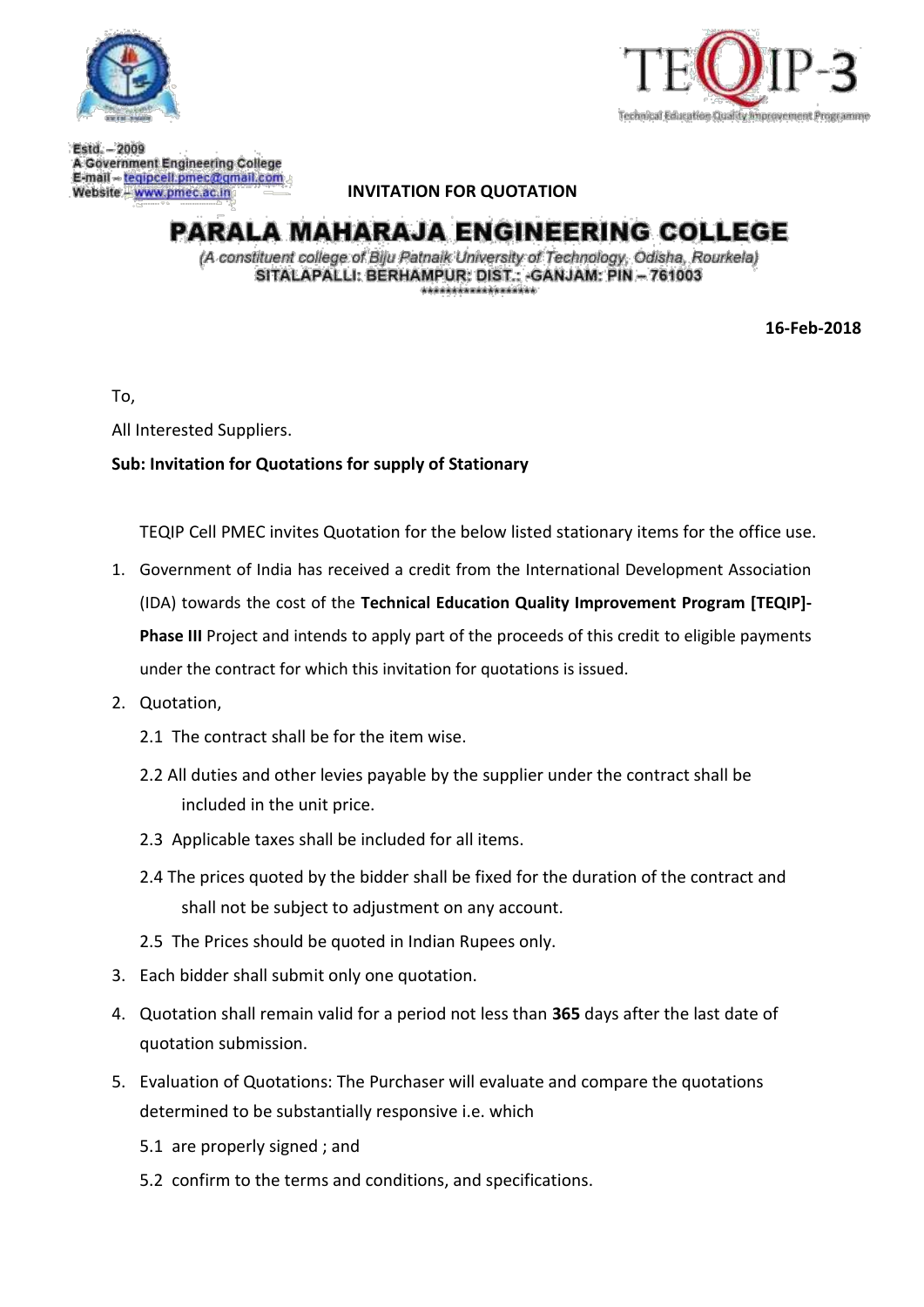- 6. The Quotations would be evaluated for all items separately.
- 7. Award of contract:

The Purchaser will award the contract to the bidder whose quotation has been determined to be substantially responsive and who has offered the lowest evaluated quotation price for time to time for procurement.

- 7.1 Notwithstanding the above, the Purchaser reserves the right to accept or reject any quotations and to cancel the bidding process and reject all quotations at any time prior to the award of contract.
- 7.2 The bidder whose bid is accepted will be notified of the award of contract by the Purchaser prior to expiration of the quotation validity period. The terms of the accepted offer shall be incorporated in the purchase order.
- 8. Payment shall be made in Indian Rupees after delivery and inspection.
- 9. All supplied items are under warranty of **36** months from the date of successful acceptance of items.
- 10. You are requested to provide your offer latest by **02:00** hours on **22-Feb-2018 .**
- 11. Detailed specifications of the items are at Annexure I.
- 12. Sealed quotation to be submitted/ delivered at the address mentioned below, TEQIP Cell, PMEC, Sitallapalli, Berhampur, Odisha. Pin-761003

17. We look forward to receiving your quotation and thank you for your interest in this project.

-sd-

Principal PMEC, Berhampur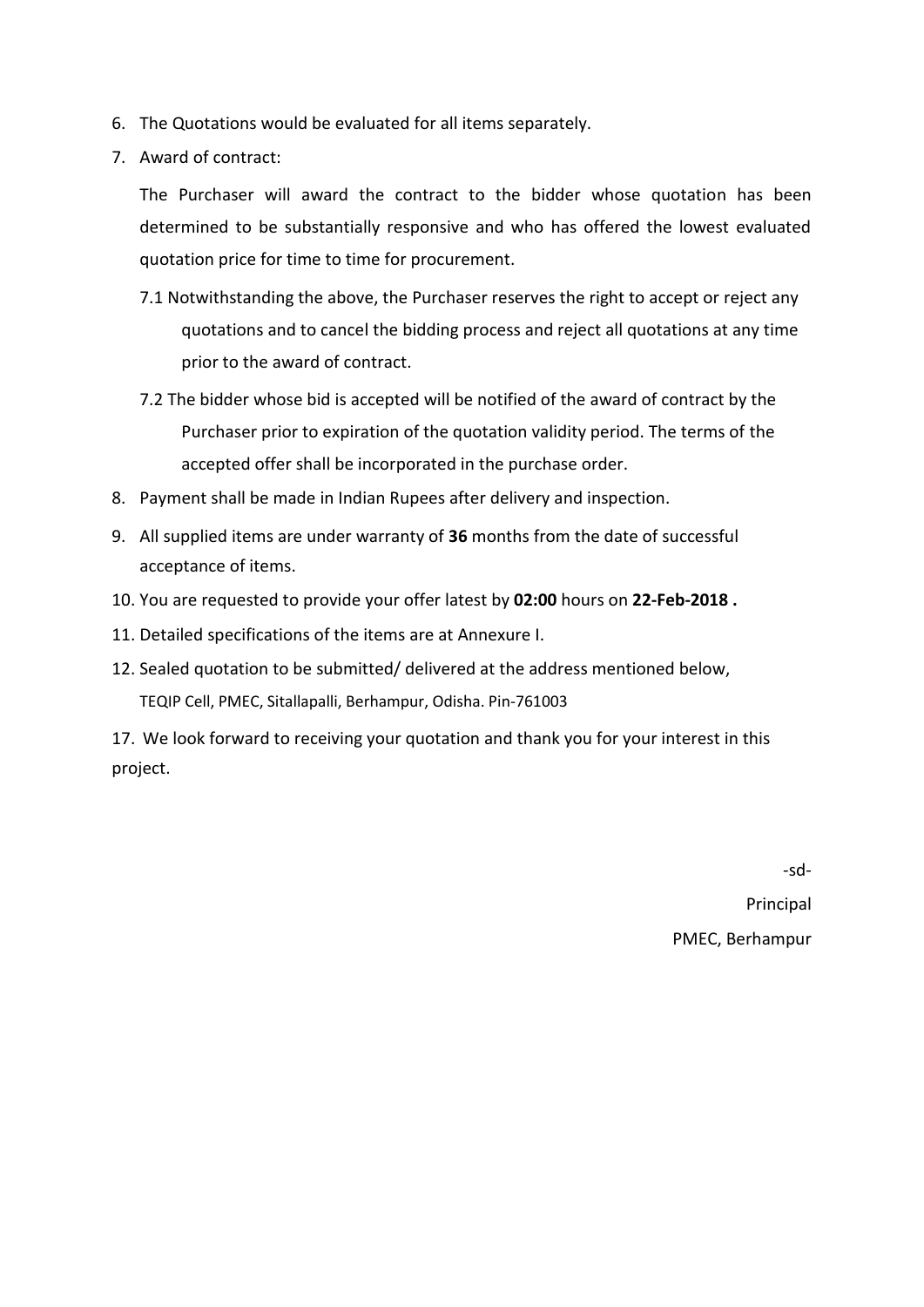### **ANNEXURE – I List Of Stationary Items**

| SI. No.                 | <b>List Of Stattionery Items</b>          | <b>Per Unit</b>     | Rate |
|-------------------------|-------------------------------------------|---------------------|------|
| 1                       | A4 Size Paper 75GSm Century               | Per Pak.            |      |
| $\overline{\mathbf{2}}$ | F/S Size Paper 75GSM Century              | Per Pak.            |      |
| $\mathbf{3}$            | A/3 Size Paper 75GSM Century              | Per Pak.            |      |
| $\overline{\mathbf{4}}$ | Envelop (10"*4.5") White TajMahal 100 pc  | Pack of 100 Pcs.    |      |
| $\overline{\mathbf{5}}$ | Envelop (11"*8") Cloth & Paper            | Pack of 100 Pcs.    |      |
| $\bf 6$                 | Envelop A4 Size Cloth & Paper             | Pack of 100 Pcs.    |      |
| $\overline{\mathbf{7}}$ | CD General (HP/Sony)                      | Pack of 100 Pcs.    |      |
| 8                       | CD R/W (HP/Sony)                          | Pack of 10 Pcs.     |      |
| $\boldsymbol{9}$        | <b>Flopy Amkett</b>                       | Pack of 10 Pcs.     |      |
| 10                      | My Clear Bag Button Type Folder (Solo)    | Pack of 10 Pcs.     |      |
| 11                      | Shapered Folder A/4 Size (Solo)           | Per Piece           |      |
| 12                      | Plastic Stick A/4 Size (Solo)             | Per Piece           |      |
| 13                      | Index Fille Plastic Coated (Solo)         | Per Piece           |      |
| 14                      | Report File R-Fill (Solo)                 | Per Piece           |      |
| 15                      | Guard file - Durga                        | Per Piece           |      |
| 16                      | Board File- Durga                         | Per Piece           |      |
| 17                      | Paler Flag- Corporate 3 Pd Sol 25mm*75mm  | Per Piece           |      |
| 18                      | White on Slip/ pad corporate 3*3          | Per Piece           |      |
| 19                      | Sprial Pad (Neelgagan) 66                 | Per Piece           |      |
| 20                      | Sprial Pad (Neelgagan) 88                 | Per Piece           |      |
| 21                      | Whiteing Pad No. 8 Milan                  | Per Piece           |      |
| 22                      | Short Hand Copy Milan                     | Per Piece           |      |
| 23                      | 2Q Fancy General Register                 | Per Piece (General) |      |
| 24                      | 4Q Fancy General Register                 | Per Piece (General) |      |
| 25                      | 6Q Fancy General Register                 | Per Piece (General) |      |
| 26                      | 2Q Fancy Stock General Register           | Per Piece           |      |
| 27                      | 4Q Fancy Stock General Register           | Per Piece           |      |
| 28                      | 6Q Fancy Stock General Register           | Per Piece           |      |
| 29                      | 2Q Despach Register- Monaf                | Per Piece           |      |
| 30                      | 4Q Despatch Registe - Monaf               | Per Piece           |      |
| 31                      | 6Q Despatch Register - Monaf              | Per Piece           |      |
| 32                      | 2Q Fancy Letter Receiving Reg.- Monaf     | Per Piece           |      |
| 33                      | 4Q Fancy Letter Receiving Reg.- Monaf     | Per Piece           |      |
| 34                      | 6Q Fancy Letter Receiving Reg.- Monaf     | Per Piece           |      |
| 35                      | 2Q Fancy Case Book Double Extnra - Monaf  | Per Piece           |      |
| 36                      | 2Q Fancy Case Book Double Extnra - Monaf  | Per Piece           |      |
| 37                      | 6Q Fancy Case Book Double Extnra - Monaf  | Per Piece           |      |
| 38                      | 2Q Fancy Ledger Book - Monaf              | Per Piece           |      |
| 39                      | 4Q Fancy Ledger Book - Monaf              | Per Piece           |      |
| 40                      | 6Q Fancy Ledger Book - Monaf              | Per Piece           |      |
| 41                      | Fancy Attendance & C.L. Register - Monaf  | Per Piece           |      |
| 42                      | Note Sheet Pad - General                  | Per Piece (100 Set) |      |
| 43                      | Signature Pad Neelgagan                   | Per Piece           |      |
| 44                      | Log Book Monaf                            | Per Piece           |      |
| 45                      | Marker Pen - Luxor                        | Per Piece           |      |
| 46                      | Hilighter Pen Luxor Gloliter              | Per Piece           |      |
| 47                      | White Boared Pen Camlin                   | Per Piece           |      |
| 48                      | Pen Agni Gel                              | Per Piece           |      |
| 49                      | Pen Linc Smart Gel                        | Per Piece           |      |
| 50                      | Piol Pen Hi Tec Point 0.5                 | Per Piece           |      |
| 51                      | Ball Pen Refill Small - Linc              | Per Piece           |      |
| 52                      | Tube Gum 700 ml Camal                     | Per Bottel          |      |
| 53                      | Bottal Gum 700 ml Camal                   | Per Tube            |      |
| 54                      | File Tag 100 Pecs Bunch                   | Per Piece           |      |
| 55                      | Paper Pin                                 | Per Piece           |      |
| 56                      | Gems Clip                                 | Per Piece           |      |
| 57                      | Fevi Stick 15 gm                          | Per Piece           |      |
| 58                      | Stamp Pad Faber Castell 88*54 mm          | Per Piece           |      |
| 59                      | Stamp Pad Faber ink 100ml 100 mk - Camlin | Per Piece           |      |
| 60                      | Sharper - Natraj                          | Per Piece           |      |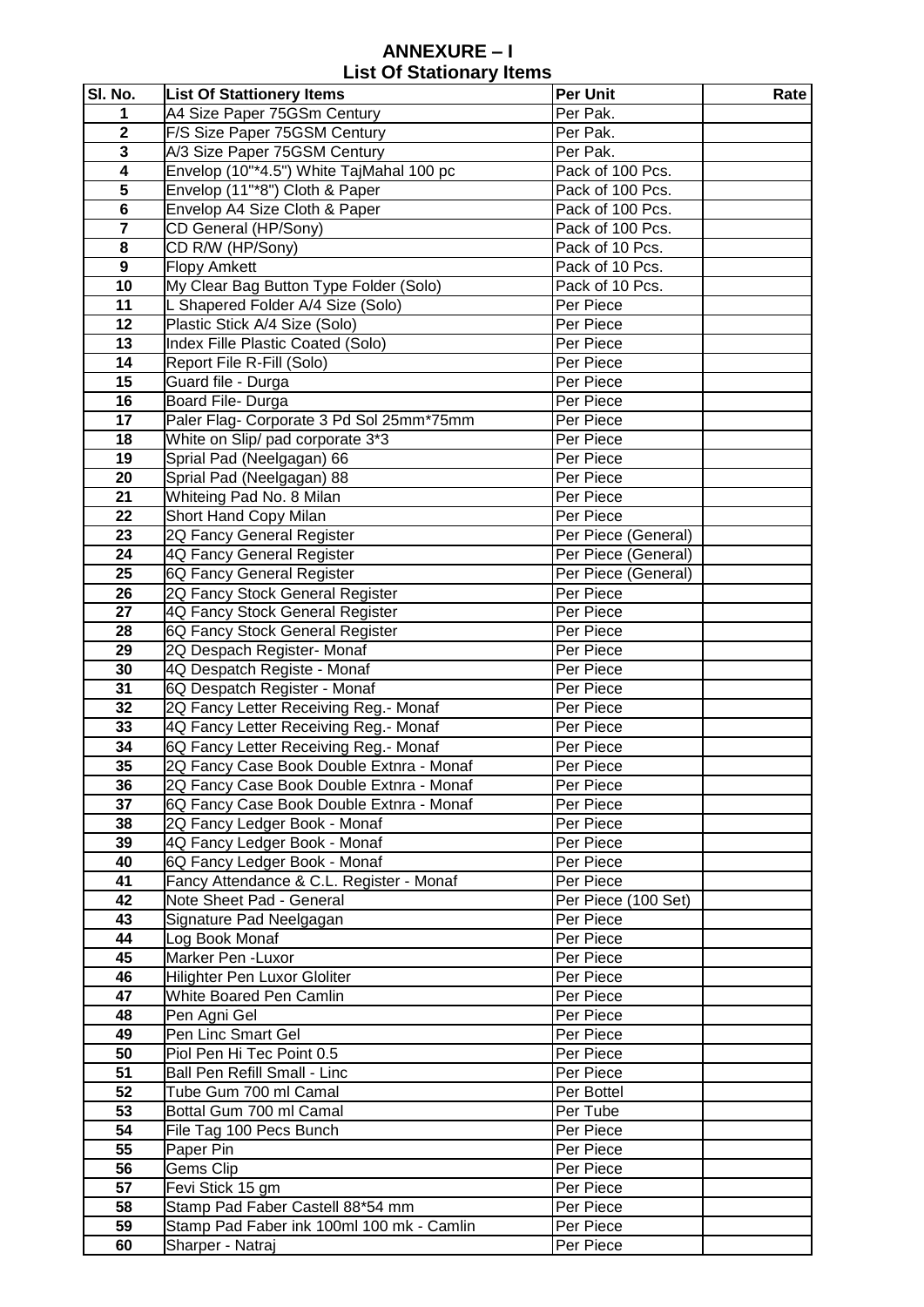|  | <b>List Of Stationary Items</b> |  |
|--|---------------------------------|--|
|--|---------------------------------|--|

| SI. No.         | <b>List Of Stattionery Items</b>                                                       | <b>Per Unit</b>        | Rate |
|-----------------|----------------------------------------------------------------------------------------|------------------------|------|
| 61              | Pencil                                                                                 | Per Piece              |      |
| 62              | Short Hand Pencil Natraj/Apsara                                                        | Per Piece              |      |
| 63              | Pencil Eraser - Natraj                                                                 | Per Piece              |      |
| 64              | Scale 15 cm - Natraj                                                                   | Per Piece              |      |
| 65              | Scale 30 cm - Natraj                                                                   | Per Piece              |      |
| 66              | Easer Correction Fluid 15ml                                                            | Per Piece              |      |
| 67              | Brown Tape - Roll 2"- wonder                                                           | Per Piece              |      |
| 68              | Callo Tap-Roll 1/2 Cello/ Wonder                                                       | Per Piece              |      |
| 69              | Calculator 12 Digit Casio MJ120                                                        | Per Piece              |      |
| 70              | Binder Clip 32mm - Solo                                                                | Per Piece              |      |
| 71              | Document Trays - Classic No. 1738 Omga                                                 | Per Piece              |      |
| 72              | Deluxe Pencil Cap Stand No. 1704 Omega                                                 | Per Piece              |      |
| $\overline{73}$ | Pin Stabd Pin-O- Clip Deluxe 1797 Omega                                                | Per Piece              |      |
| 74              | Paper Cllip Round Medium - 1778 Omega                                                  | Per Piece              |      |
| 75              | Paper Cutter Snap of Cutter Big No. 1793 Omega                                         | Per Piece              |      |
| 76              | Drawing Board Pin -Push Long-1721 Omega                                                | Per Piece              |      |
| 77              | Sponga Pad-Damper Round No. 1725 Omega                                                 | Per Piece              |      |
| 78              | Plastic Box File Elite Box No. - 1801 Omega                                            | Per Piece              |      |
| 79              | Stapler 10 No - Kangaroo                                                               | Per Piece              |      |
| 80              | Stapler H.P. 45 - Kangaroo                                                             | Per Piece              |      |
| 81              | Stapler Pin No.10 - Kangaroo (Pocket)                                                  | Per Pkt.               |      |
| 82              | Stapler Pin No.24/6 - Kangaroo (Pocket)                                                | Per Pkt.               |      |
| 83              | Paper Punching Machine Single - Kangaroo                                               | Per Piece              |      |
| 84              | Paper Punching Machine Double - Kangaroo                                               | Per Piece              |      |
| 85              | Penstand 4 Pen Plastic                                                                 | Per Piece              |      |
| 86              | Paper Weight - Glass                                                                   | Per Piece              |      |
| 87              | Scissor Corporate 100sg/1301                                                           | Per Piece              |      |
| 88              | Tekue With Plastic hand 10                                                             | Per Piece              |      |
| 89              | Fax Cartridge Panasonic FXFP 185/KXEP-343                                              | Per Piece              |      |
| 90<br>91        | Fax Roll Eliganga -F- 223<br>Fax Roll No. - P610 Modle                                 | Per Piece<br>Per Piece |      |
| 92              | Printer Cartridge 12AN - Tone HP 1020                                                  | Per Piece              |      |
| 93              | Printer Cartridge 15AN - Tleasser Jet Toner 1200                                       | Per Piece              |      |
| 94              | Printer Cartridge 20AN No.- Toner HP 1410                                              | Per Piece              |      |
| 95              | Printer Cartridge 22AN No.- Toner HP 1410                                              | Per Piece              |      |
| 96              | Printer Cartrtridge For HP 2600 Series 6000A B/W                                       | Per Piece              |      |
| 97              | Printer Cartrtridge For HP 2600 Series 6001A B/W                                       | Per Piece              |      |
| 98              | Printer Cartrtridge For HP 2600 Series 6002A B/W                                       | Per Piece              |      |
| 99              | Printer Cartrtridge For HP 2600 Series 6003A B/W                                       | Per Piece              |      |
| 100             | Printer Cartrtridge Q2610 A                                                            | Per Piece              |      |
| 101             | Printer Cartrtridge 20A For HP Ink Jet2610 A                                           | Per Piece              |      |
| 102             | Printer Cartrtridge 49 A for HP                                                        | Per Piece              |      |
| 103             | Printer Cartrtridge 27A For HP Ink Jet                                                 | Per Piece              |      |
| 104             | Printer Cartrtridge 29A For HP Ink Jet                                                 | Per Piece              |      |
| 105             | Printer Cartrtridge 42A for Laser jet 4250/4300                                        | Per Piece              |      |
| 106             | Printer Cartrtridge 06F For HP Laser Jet C Scnor                                       | Per Piece              |      |
| 107             | Printer Cartrtridge Lesor Jet 3050                                                     | Per Piece              |      |
| 108             | Carbon Paper 210 mm*330mm Sappire                                                      | Per Pkt.               |      |
| 109             | Room Frashner - Premium                                                                | Per Piece              |      |
| 110             | Colin 500 ml                                                                           | Per Piece              |      |
| 111<br>112      | Cloth Duster Orange Approx 15"*20" Cotton/Khadi                                        | Per Piece<br>Per Piece |      |
| 113             | Floor Duster Approx 20*20 Cottin/ Khadi<br>Dustbin with Flap medium Size Prince/ Cello | Per Piece              |      |
| 114             | Fly Leaf (Printed)                                                                     | Per Piece              |      |
| 115             | 6Q Cheque Book Register (Printed)                                                      | Per Book               |      |
| 116             | Measerment Book(Printed)                                                               | Per Book               |      |
| 117             | Money Receipt (Printed)                                                                | Per Book               |      |
| 118             | Casr Book (Printed 150 Page)                                                           | Per Book               |      |
| 119             | Demand Ledger (Printed 250 Page)                                                       | Per Book               |      |
| 120             | Salary Rgister (Printed 180 Page)                                                      | Per Book               |      |